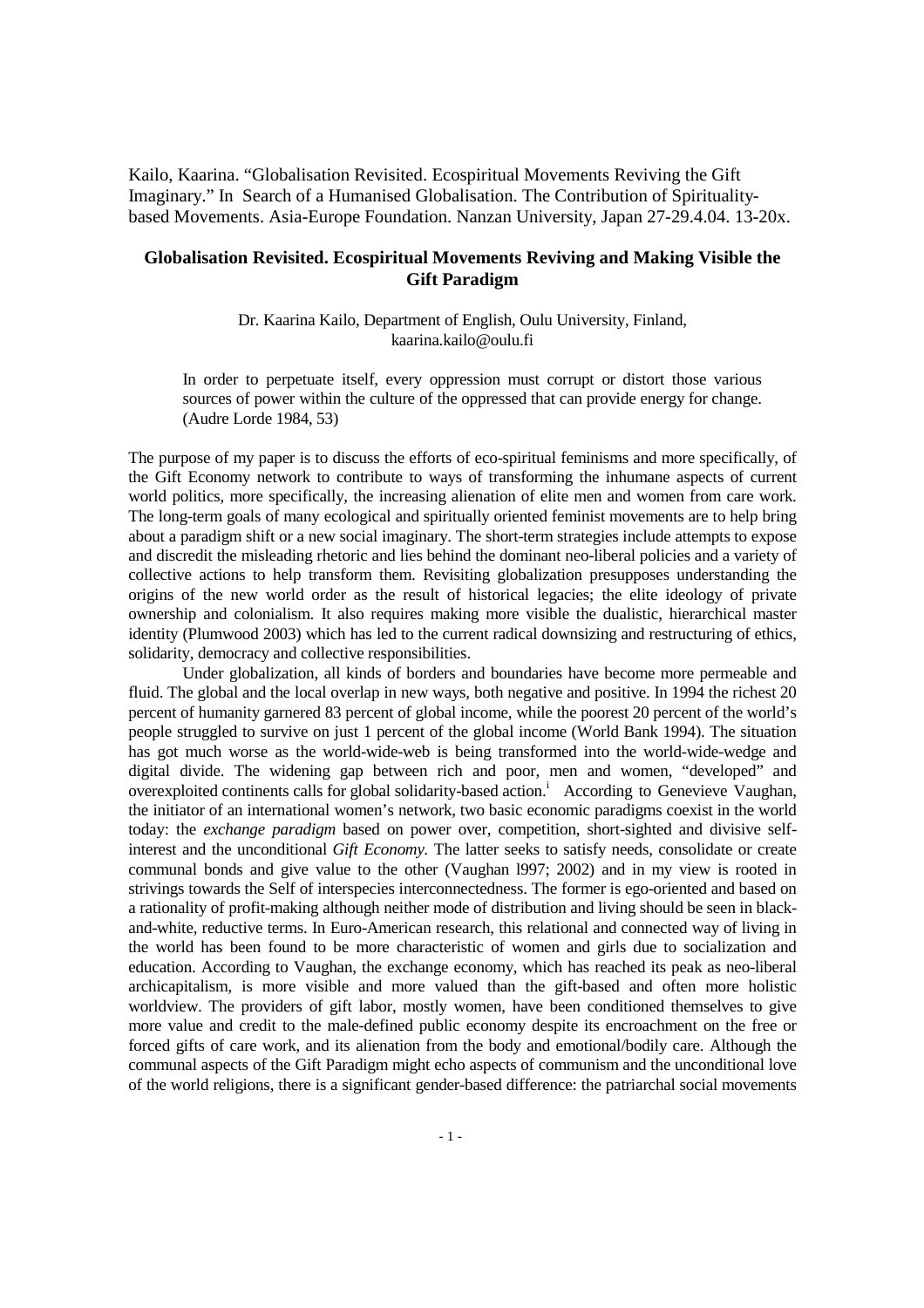and philosophies rarely address women's subjugation and devalorization of women's contribution to social life. It also manifests as the outrageous sexploitation, trafficking of women and children, sex trade and abuse of immigrant women forced to tend other peoples' offspring far from their own children.

 In contrast, our network strives to make visible and valorize women's social, spiritual and communal contributions to collective wellness (Vaughan 2004; 2007). A key contribution to an analysis of dehumanized globalization lies also in the emphasis of this and other feminist social movements: acting on the impact of multilevel asymmetrical power relations which concentrate spiritual, material and political power in the hands of ever fewer groups. We need to confront the multiple gendered, ethnic, geopolitical and related dimensions of power monopolies in all of their manifestations. This applies to men and women across the whole spectrum and continuum of privilege, hegemony and control of resources.

#### **Feminists for a Gift Economy: an Alliance for Diversity and Solidarity Politics**

 Our network is an apt example of a social movement based on spiritual and political giftbased practices as one antidote against the unholy trinity of WTO, IMF, OECD and World Bank--the masterminds behind the current politics of utilitarian monoacculturation. Our loose grouping of women activists with multiple other allegiances has been meeting around the world in different feminist events, women's conferences and at the World Social Forum since 2001.<sup>ii</sup> We are a nonhierarchical movement that in its very structure and mode of action shares many of the defining features of ancient and modern eco-spiritual cosmologies and modes of living, although this is implicit rather than explicit.<sup>iii</sup> Because the network has no dogma or organized leadership, it has also not defined itself as either secular or spiritual. The very opposition reflects a Western dualism and its hierarchies of a split dissociative consciousness and worldview. As a cross-cultural network, we do not embrace the Western dualistic epistemologies as an ideal norm, but seek rather, to reown, valorize and familiarize ourselves with less known imaginaries and ways of ordering the social and psychospiritual cosmos. The network has produced a common declaration of shared visions and a shared analysis of what we see as the root problems in the neo-liberal capitalist world order (e.g., Vaughan 2004; 2007; Kailo 2008). It can be summed up as the abusive and parasitical relationship between the exchange economy and the more hidden and undervalued Gift Economy whose gifts the dominant economic model (and "homo economicus") naturalizes and then appropriates. The gifts of nature and care work are made impossible through accumulation and artificially created scarcity. This relationship is a *mise-en-abyme* of power strategies that capitalism as well as patriarchal regimes in their various forms tend to adopt as a way of appropriating the surplus labor of women, and any vulnerable groups as well as nature (seen as a mere resource for the taking). The exchange economy can be looked upon as the projection onto the world of a hypermasculated worldview where the emotional, nurturing and domestic labors of love, ecosocial sustainability and other female-specific values or ways are not even considered "rational" (Weber 1920; Ve 2004). In fact, in Finland as elsewhere the traditionally female-dominated fields of education, health care and services are now being dismissed and labelled as "non-productive"--a reason evoked to justify the attempts to withdraw their public funding, lower their salaries and dismantle employee protections. To foreground the Gift labor as the material-spiritual pillar on which the male-dominant fields of technology, industry and economics are built means making visible the taken-for-granted background of public life. This does not mean that we idealize women, who can likewise identify with the worldview of hierarchical and dualistic power relations, the Master/slave relations, the idea that might is right. However, it does mean recognizing that around the world girls and women do get socialized more than boys and men towards an ethic of care or a responsible rationality, a rationality of care (Ve 2004). Since gender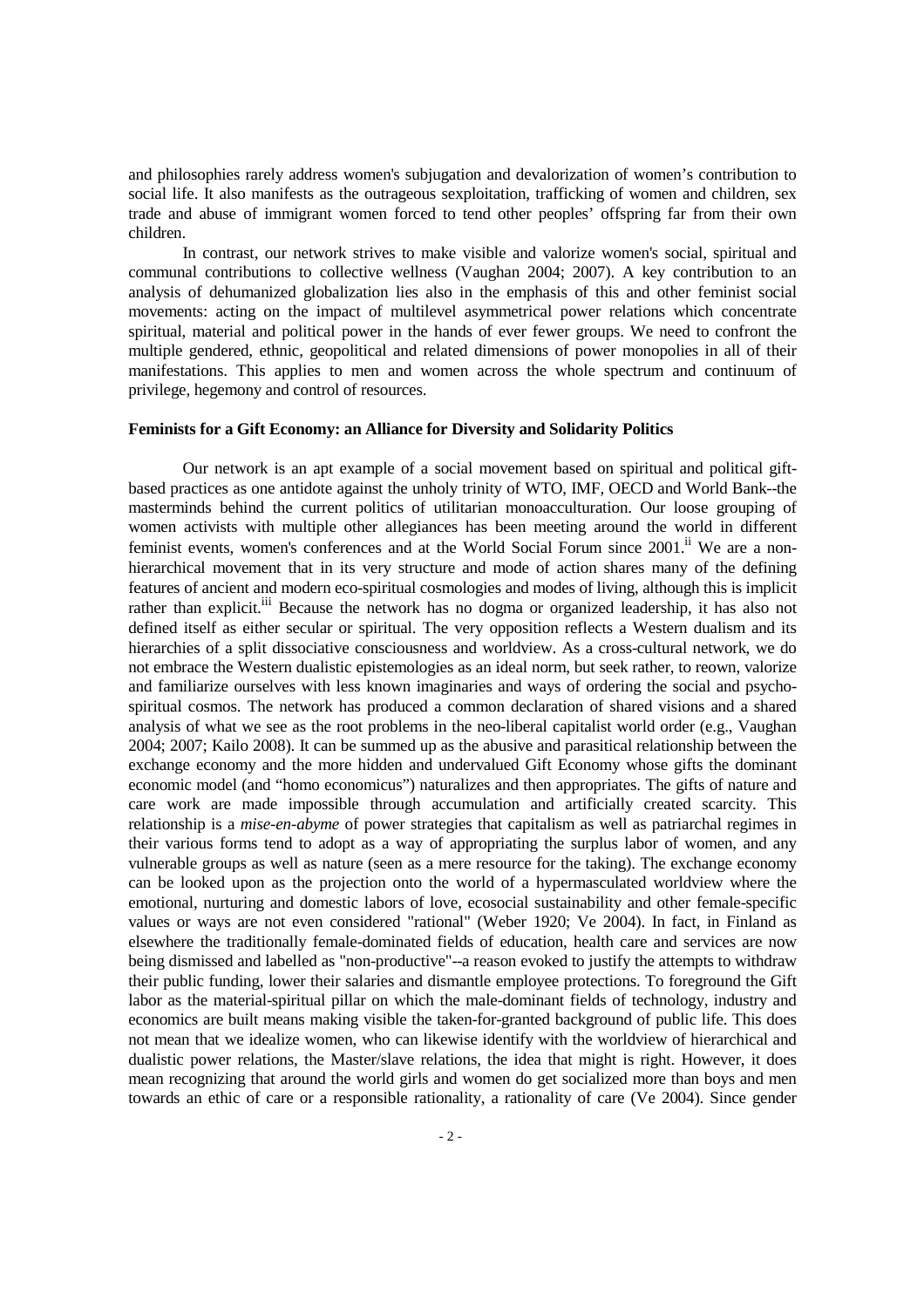colours all human activities, it also impacts on women's ways of expressing the spiritual, assumed to be a realm beyond gender and other ethno-cultural determinants.

 It is important also to recognize that many cultures, particular Indigenous ones from the European Sami to North American Indians<sup>iv</sup> have traditions of gift or give back economies--holistic worldviews where spirituality and politics, history and story, the erotic and the material, humans and animals are not perceived as strict opposites but are seen to be aspects of each other in the web of interconnectedness and interdependency (Kuokkanen 2007). Even good and evil are not seen in black and white terms but as shifting, elusive, contextual and contingent aspects of each human being. Whereas Western cultures assume a universal opposition between the sacred and the profane, for the Sami, for example, in Northern Finland, all beings and sites are sacred, some only particularly so. The profane has no place in their traditional round rather than linear universe where all beings are embodiments of an immanent spiritual universe without beginning or end (Helander & Kailo, l998). This is considered an aspect of the immanent spirituality of the culture's attitude towards life and living. The Samis have also traditionally circulated rather than horded goods and common resources, to consolidate group balance and to safeguard peace and collective wellness (Kuokkanen 2007). However, their values are changing under the pressures of the global push towards individualism, privatization rights and the liberal capitalistic view that we are all alone responsible for our successes or losses.

 Having co-founded the Finnish Ecopsychology Association (Metsänpeitto, Forest Shelter), I work on several fronts to help bring back the eco-social sustainable ways and values providing alternatives to the privatization of the Commons and the Darwinistic views on the survival of the fittest (or most greedy). The association expands the Finnish professional and individual identity to the greater Finno-Ugric family of relations and a socio-cosmic imaginary, where collective emotional, psycho-spiritual and economic survival weighed more than individual entitlements to private treasures robbed from the vulnerable. Space does not allow me to elaborate on our eco-camps and activisms; however, the values and practices I try to bring out into public debate are reflected in what I am writing here about the Gift Economy network. <sup>"</sup>By focusing on the latter, I am at the same time describing the former. In this way the local and the global overlap and intersect in my eco-activism.

 The theoretical views embraced by the Gift Economy network have been outlined by Genevieve Vaughan (l997) in her academic, spiritual and activist writings. In fact, as guiding principles, diversity and difference are as important to us as our joint resistance of the religious and economic fundamentalisms threatening women's self-determination. Many of the network women share an interest in the ancient ethic and practice of solidarity, a we-economy and a communally oriented worldview and mode of living. There are culture-specific gift practices and values which we are trying to reintroduce and through which we can question globalization with its greedy, individualistic and addictive values (assumed to express the "human" natural impulses and selfinterests). For all our cultural, ethnic, religious, sexual, geographic, class, age and other differences, we share the basic values to do with balanced and respectful relations between humans and nature, the value of ecological, cultural, biological, economic sustainability rooted in the rights also of future generations regarding our dwindling planetary resources.<sup>vi</sup> Also, the very term "spiritual" needs to be approached through an interrogation of power relations: who in the global village has seized the authority and power to define it, and with a mandate given by whom, in whose interest? A gendered male god or the elite that uses scriptures to justify human (male) control and authority over spiritual matters? What is the relationship between power, politics and spirituality, particularly in its gendered manifestations? Movements to humanize globalization cannot avoid confronting these issues.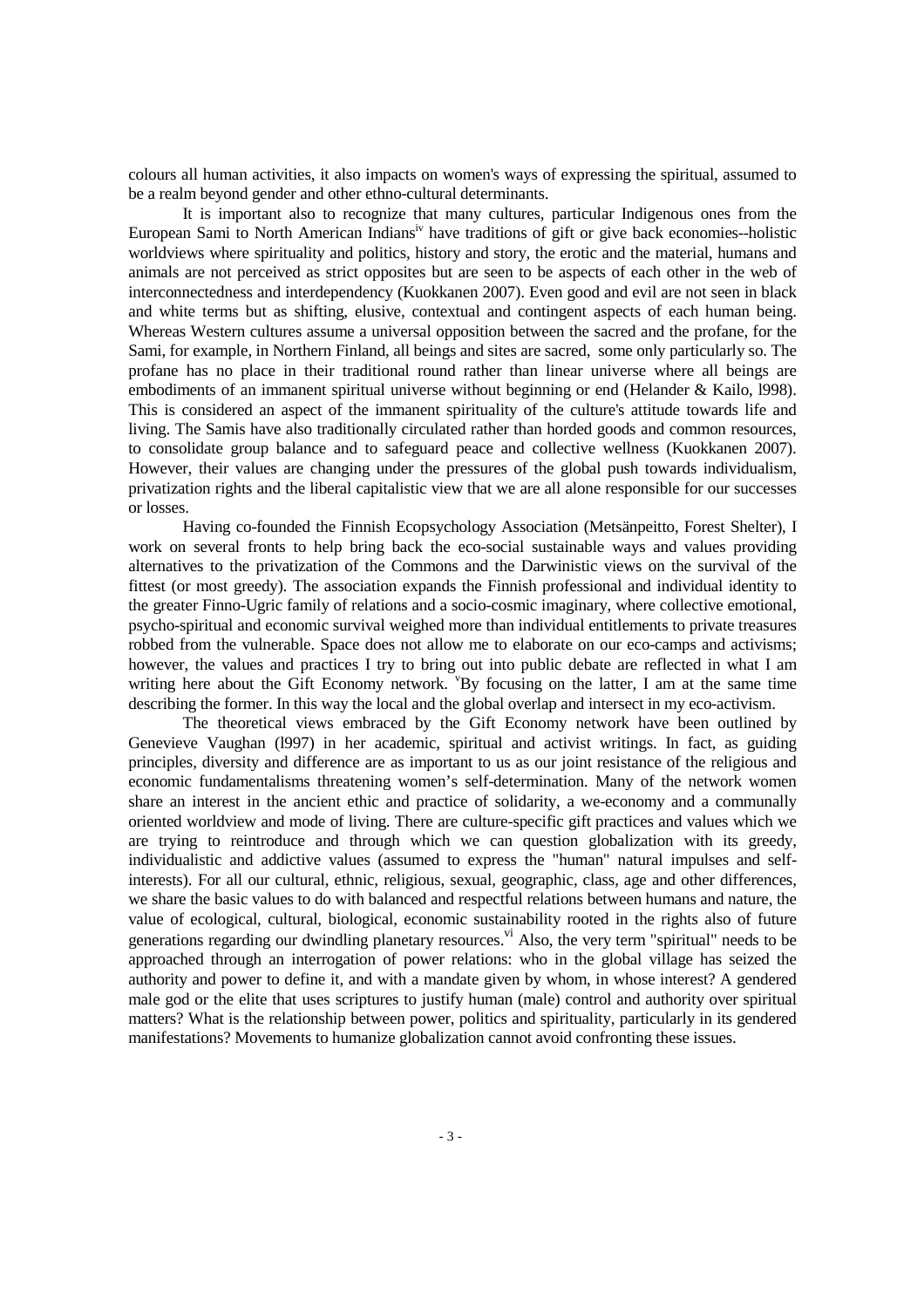## **The "Other" Spirituality**

Vaughan has herself clearly outlined the Gift Economy's spiritual ramifications and processes (Vaughan l998; l997; 2002; 2004; 2007). However, although our events and feminars have begun with a spiritual invocation or a cross-cultural sharing of spiritual rituals, nobody has reserved herself the right to define it for the others. I believe that for many of us the spiritual manifests itself above all in practical ways, as well as through the ideals of enhanced wisdom, inner processes of alignment for the deepening of peace and balance. Instead of power over -hierarchies, rules and chosen scriptures, our spirituality manifests itself ideally as the attempt to facilitate everyone's empowerment and multidimensional existential and economic agency. It manifests also in our striving towards mutually respectful cultural relations, the attempt to be open to each other's human sameness and difference, and the sheer joy, uplift and therapy of working for positive change. I suspect we all also embrace the view that all created beings have intrinsic value and inalienable rights. All creatures and nature itself are by definition animate, they are alive, they grow, die. By aligning ourselves with the sanctity of all forms of life, we are also more likely to align ourselves with attitudes that see value in giving back, or of passing on the gifts we have received for the benefit of the entire ecosystem, and all of its members. Oil, gas, water, land and animals are also free gifts from the Creator that nobody should have the right to privatize and rob from the majority of the world's living beings.

 The spirit manifests itself in the small, apparently insignificant care work of everyday life although it also exceeds any and all definitions. For many women, throughout the ages, it has manifested itself in the emotional labor attendant upon childcare and the nurturing of the sick and the elderly. Unlike the exchange economy, based on getting back more or the equivalent of what one has given, circulating gifts has as its aim the creation of wellness as its own excuse for being. However, one must not reduce the spiritual to down-to-earth chores, even though it is important to see their spiritual dimension when they are performed in the spirit of the gift. Spirituality expresses itself in many ways escaping the dualisms of everyday/Sunday, holy day/holiday. For men, freer of reproductive responsibilities or the day-to-day implications of parenthood and family, spirituality expresses itself in more individualistic, transcendental rather than immanent forms. This may well be a reflection of men's different socialization, freedoms and autonomies, and their great independence as guardians of the public sphere (although there is no homogenous masculine socialization, cf. Kailo 2008). My way of circumscribing the elusive non-essential "essence" of female spirituality no doubt overflows the mainstream containers for defining the spiritual.<sup>vii</sup> A key aspect of the Gift based spirituality is precisely the avoidance of One truth, one definition, one essence. A global village where only one form and expression of spirituality were legitimated would not be different from the repressive totalitarian order of globalization. Isn't such a fundamentalism precisely what we want to change? Why, however, would women need their own form of spirituality? Why should they not let male ritual and spiritual experts define it for them?

## **Why women of all cultures need a spirituality of their own**

Hallie Iglehart points out that when a dominant culture insists that power lies only outside the individual, in hierarchical organizations, people eventually cease to believe in their own inner power (l982, 294). This is what has happened to many women around the world, conditioned to rely only on external, mostly male experts, ritual guides and authorities. Women around the world, particularly the West, now attend endless therapies to try to marshal the self-confidence that is needed to make it in the increasingly competitive and demanding public and private life: "This inner wisdom, soul, has many names--the merging of the conscious and unconscious mind, the whole brain, holistic thought,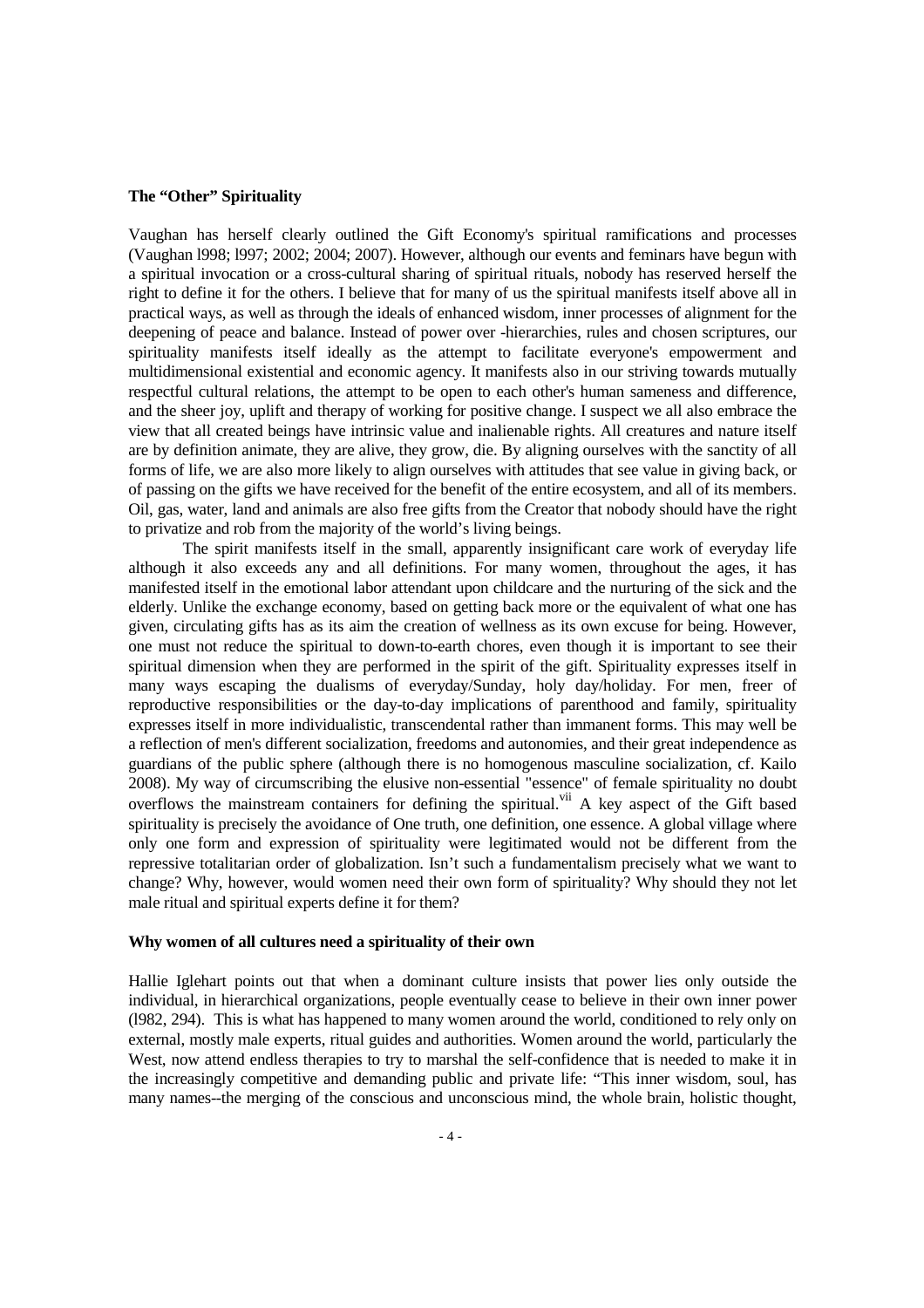the life energy of the universe, the larger Self, the One Mind. All of these labels are expressions of ... simultaneous union between one's physical and mental selves and between one's self and the life forces around us. This sense of union with the larger powers of life is tremendously empowering. Hence, the connection between inner wisdom/strength/power and outer power is one that the patriarchy does not want women to make" (Iglehart l982, 294). Feminists, too, are of course welladvised to avoid new stereotypes and to refrain from labelling all men in a cynical and critical light. However, it is equally necessary for patriarchal leaders to admit the multiple ways in which women have been controlled and colonized; it is undeniable that throughout history, women have not been allowed to experience, express or articulate the Divine except in male-controlled ways and contexts. For the authors of *The Politics of Women's Spirituality* (l982), what distinguishes cross-cultural feminist views on spirituality and patriarchal ones are the diverging attitudes towards power, rituals, transcendence/immanence, heaven vs. the here-and-now, non-hierarchical modes of relating to the spiritual experience and ways of defining the spirit and the gender of the spiritual expert. Villement do not want to, or cannot avoid spiritualizing the concrete, physical here-and-now as their creativity/"cosmic self" has been anchored to care labor which it simultaneously overflows.

 However, why should we impose categories of gender difference on spiritual experiences, which are beyond gender? Also, patriarchal guides often claim that the spiritual ecstasy or feeling of oneness is beyond sex; which is why the gender of God is not supposed to be an issue. Such a view ignores power relations and the impact of representations, of an imaginary order, as tools for reinforcing and transmitting a sex/gender system that thereby is made to seem "natural" and "immutable." If gender neutrality in the realm of Gods and Goddesses, and of the representations of spirituality were true, patriarchy would not have gone into as much trouble to destroy female goddesses, feminine images of the godhead, women's ancient spiritual practices and symbols (Spretnak l982; Condren 2003). Also, patriarchal scriptures and practices have included elements legitimating and even condoning violence against women, in the name of male honor and the most untenable and arbitrary gender hierarchies (Kailo 2004). For Eller (1990), the creation of a feminist spirituality is a logical extension of other feminist premises. The interest in reclaiming the female body as a positive image and as an intrinsic and celebrated part of women's existence, moves simultaneously with the desire of uniting spirit, body, and mind into a more holistic, resisting or empowering lifestyle. In this context, healing becomes a metaphor for any form of self-transformation, whether physical, emotional, or mental; it is the name given to the overall effort to gain selfknowledge and marshal personal power (Eller 1990, 110). However, it is important to stress that feminist approaches to power emphasize power within and empowerment for all rather than power over.

 The significance of gender for women's spirituality has been analyzed by Iglehart (l982, cf. Ruth l994) in relation also to meditative practices. She points out that what helps men expand their spiritual selfhood has very different implications from the point of view of women's psycho-spiritual needs (see also Sjoo 1999). Many meditation practices were developed by men to increase their sensitivity and receptivity, qualities already encouraged (or overdeveloped) in women. Such meditations are in Iglehart's view usually rigidly proscribed, hierarchically transmitted, mystified, other-worldly, and ascetic. They tend to fragment the mental, physical, and emotional being. She believes that they often focus on withdrawing from the world while also emphasizing quiet and control. Iglehart notes that women, in contrast to men, are too used to being quiet and controlled, and they have been withdrawn from the world outside their homes for too long. They therefore need mediations that help them discover, trust, and express their inner wisdom, love their bodies, and use the full power of their inner strength and emotions to guide and inspire them in their personal/social/political lives (Iglehart l982, 296). (I do not see this excluding women's simultaneous needs for receptive sensitivity, as well). Other feminists also feel women do not need to learn how to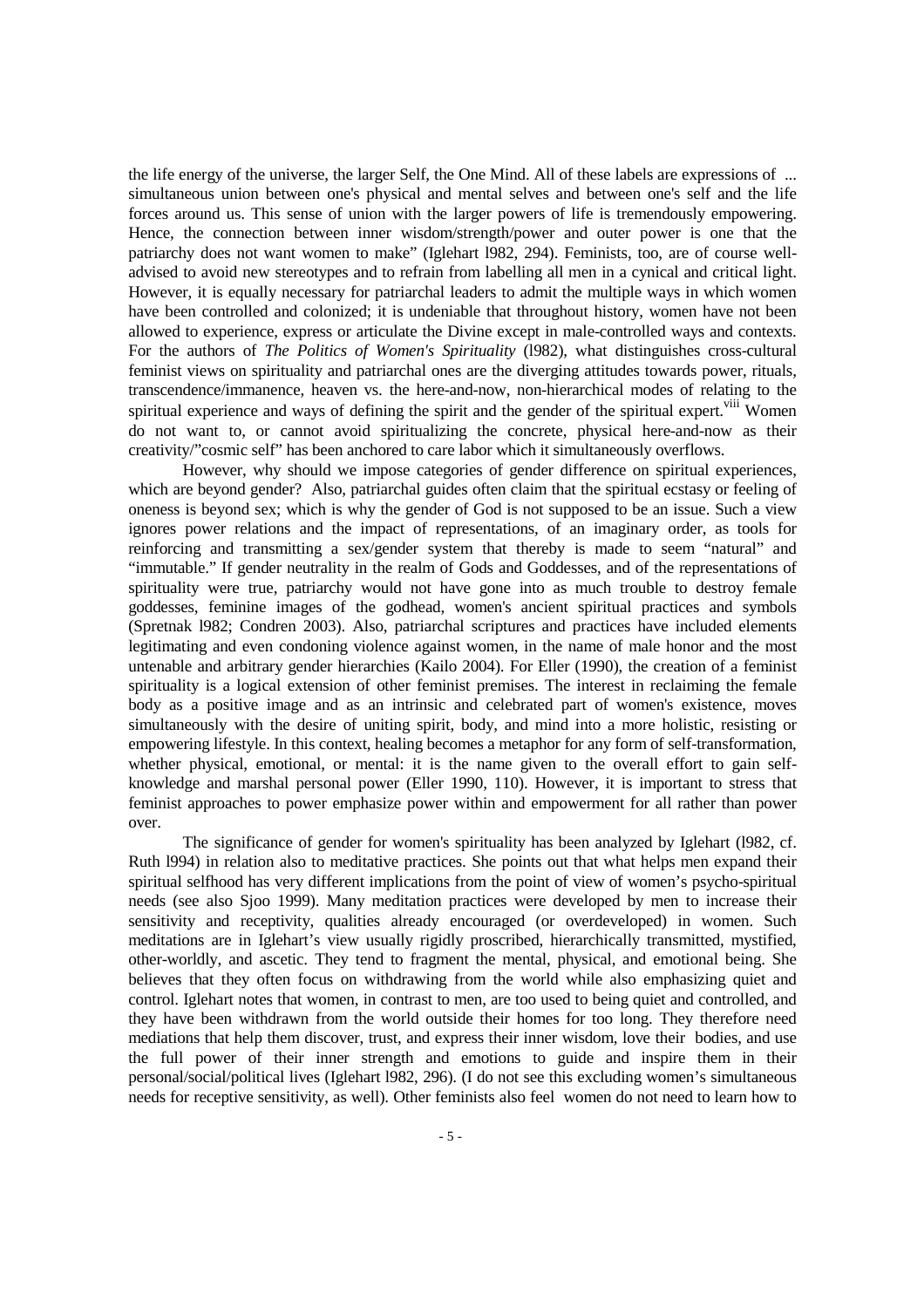overcome or transcend their bodies, but rather, to learn to get better grounded in those parts of themselves which patriarchy has labelled as "impure" and what the beauty industry has also subliminally named as chronically deficient and unhygienic (Iglehart l982, 296). Many women, like Indigenous peoples, do not see the physical body as the "other" of spirit, but rather, feel it is the sacred site and embodiment of immanent spirituality. The spirit, in this light, is what allows us to feel connected in and through our bodysouls. The body is the vessel for periodic self-renewal, a fulfilment coming from loving and nurturing also oneSelf beyond the consumerist obsession with lack, deficiencies, perfectionism. A woman with low self-esteem, a Self as a vacuum--is the easiest of targets for consumerist as well as religious manipulation and projections. It appears that big business and fundamentalist religions have wanted it that way. Spiritual as well as economic capitalism thrives on the freefloating needs, soul desires and longings of those who are lost to their own Self, and Selfdetermination. Iglehart feels that there is a fine line between "quieting" women and suppressing those women, who already are vulnerable to external pressures. Some spiritual leaders have managed to abuse women precisely by first weakening their ego boundaries (Sjoo l999). Many eco-spiritual feminists note that the patriarchal interpretations of world religions have compromised the spiritual core of the moral teachings by using divine law as excuse for massacres, holy wars, racial stigma, social and spiritual imperialism. As a summary, then, women's eco-spiritual groups seek to formulate a new imaginary a) as a way of healing from the widespread and multidimensional gendered violence, having resulted in women's weakened self-image, agency and subjectivity b) in order to help women redevelop trust in their own bodily processes and insights and to revalorize them beyond the myths of female spiritual "uncleanness", "impurity" and "inferiority" c) to extend women's logic of care and everyday spirituality also more consciously to boys and men, as a means of ensuring that more people will embrace the rationality of care and cross-cultural responsibility, not the mere rationality of control, production, efficiency, self-interest, nationalistic chauvinism and profit.<sup>ix</sup> Of course, men, too (by no means a homogenous group!) need to be healed from many officially sanctioned dysfunctions, armored militaristic masculinity among them. It needs to be recognized that the spiritual needs, experiences and power of women is not identical across the globe, despite similar effects by patriarchal systems of control and religion. Even today, there are many cultures where women's sexual-spiritual power is still celebrated as part of a maternal symbolic genealogy, gift logic or mode of distribution despite the encroachments of patriarchal capitalistic neoliberalism (e.g. Makilam 1999).

### **The Gifts of women's social movements: a union of spirituality and politics**

 The time has come to reclaim the stolen harvest and celebrate the growing and giving of good food as the highest gift and the most revolutionary act. Vandana Shiva (2000, 127)

 There are many ways of accessing the spiritual and no doubt the members of our networks also include advocates of the main religions, who have found ways to negotiate their spiritual life and feminist strivings. It is, I believe, precisely one of the contributions of women's social movements to help both religious and economic systems own up to their gender-specific power-oriented abuses. Women of color have also sought to "purify" the white women's movements of their colonizing leanings, particularly the impulse of some women to appropriate Native people's traditions as spiritual fast food in place of seeking continuity of being in their own cultural roots and ecological wisdom (Gardner l991). As Shiva underlines in *Stolen Harvests. The Hijacking of the Global Food Supply* (2000), she would rather be "a sacred than a mad cow"; for without an ecological dimension and a revisiting of the boundaries between species, how sustainable can globalization become? Do not animals providing us with the gifts of our food also have inalienable rights? Is "humanizing"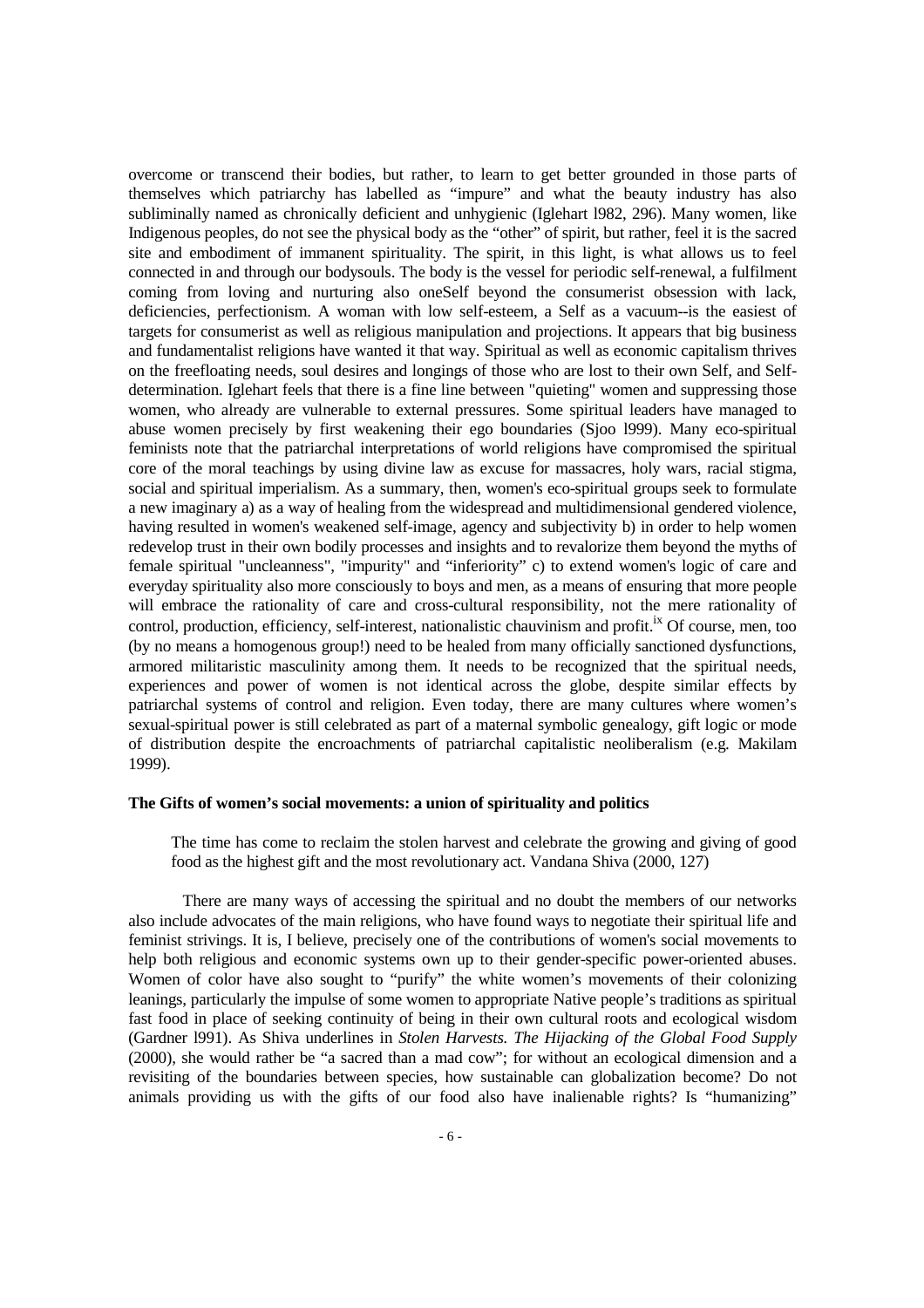globalization thus the best expression with its anthropocentric associations?

 As my paper has sought to suggest, it is not enough to strengthen and share our spiritual resources; we need to act on what we preach to role-model social transformation. Women's spiritual and social quests are two dimensions of a single struggle and it is important for women and men to become aware of the ways in which spirituality can support and undergird women's quest for social equality (Christ l982, 328). The lack of attention to the political dimension in spiritual activities can result in an individualistic emphasis without any built-in accountability (Riddle l982, 378). This creates spiritual markets, not responsible communities. The lack of political analysis can result in a sense of passivity that ignores political reality and is non-critical of the violent nature of our present society. The Gift Economy network does not seek to provide all the answers, or to create a new feminist fundamentalism to replace "competing" ones. We are not out on an eco-spiritual pilgrimage passionately seeking converts--are we? I believe we emphasize spirituality as process and ongoing revolution beyond static dogmas and the creation of new enclaves of power. The spiritual must escape the proper--of propriety, and of property relations--or else it quickly solidifies into yet another tool of missionary politics oppressing the other.

 I suspect, as do many participants at the World Social Forum (Mumbai, 2004) that the women's movement has provided the most inclusive ethical analysis of neo-liberalism and its destructive patriarchal fundamentalisms. For me, the validity of a theory and practice is the extent to which it enhances human rights and ecological sustainability, and how strongly it advocates the rights of all to spiritual and other basic forms of self-determination and expression. The feminist selfreflection has ensured a constant process of realignment and assessment of one's own collusion with abusive politics and ways. For all the internal strife, conflict, $^x$  contradictions and failings of individual members of the movements, they have much to give and teach those who have not yet faced their issues with power. As the Black Lesbian American Audre Lorde (1984) notes, the erotic is manifest in everything that binds us, as the eros and magic of everyday life. I call it the Gift Imaginary where we can also give expression to utopias of equality and justice, the rawmaterials for change (Kailo 2007, 2008). We need a Gift Imaginary to relearn circulating rather than monopolizing knowledge and wisdom, and the material goods that are the precondition for us to even talk about the spiritual. As Vaughan states: "By restoring gift giving to the many areas of life in which it has been unrecognised or concealed, we can begin to bring the gift paradigm to consciousness. (Vaughan 2002, 2). For me, Vaughan's life-long work in producing gift-validating theories of justice, walking her talk, funding and creating tangible social change, and creating the Gift Paradigm network is the most significant current example of spiritual and political, transformative feminism (see www.gift-economy.org). Influential across the world, she is already bringing about a radical spiritual paradigm shift towards the kind of ecospiritual global solidarity that we need more urgently than ever before. She has brought together a number of other influential international peace activists—too numerous to list here creating a new agora for global debates on where the true revolutions start—the earth, the bodyspirit, the politics of everyday life.

#### Sources

Antrobus, Peggy, "The Gift Economy in the Caribbean: The Gift and the Wind," Vaughan, Genevieve, ed., Women and the Gift Economy. Another World View is Possible, Toronto: York University, Inanna Press and Education, 2007, 230-235.

Armstrong, Jeannette, "Indigenous Knowledge and Gift Giving: Living in Community," Vaughan, Genevieve, ed., Women and the Gift Economy. Another World View is Possible, Toronto: York University, Inanna Press and Education, 2007, 41-50.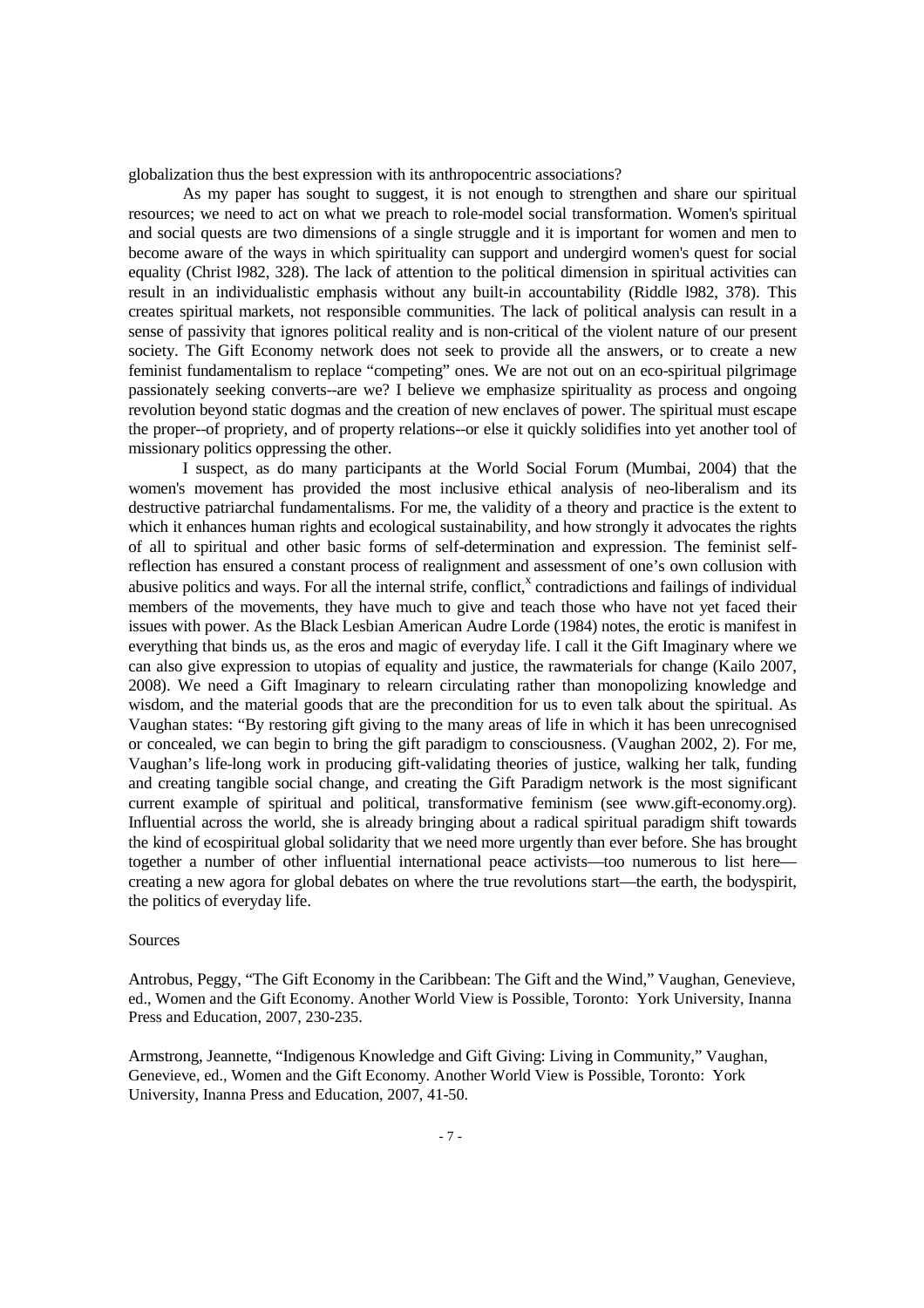Benally, Louise, "Big Mountain Black Mesa: The Beauty Way," Vaughan, Genevieve, ed., Women and the Gift Economy. Another World View is Possible, Toronto: York University, Inanna Press and Education, 2007, 154-157.

Biehl, Janet, *Rethinking Eco-Feminist Politics,* Boston: South End Press, 1990.

Christ, Carol P and Judith Plaskow, eds. "Introduction" in *Weaving the Visions, New Patterns in Feminist Spirituality,* N.Y.: Harper Collins, 1989.

Christ, Carol P. "Images of Spiritual Power in Women's Fiction," *Weaving the Visions, New Patterns in Feminist Spirituality,* N.Y.: Harper Collins, 1989.

Condren, Mary, The Serpent and the Goddess. Women, Religion and Power in Celtic Ireland, Dublin: New Island Books, 2002, originally Harper & Row [l989].

Eller, Cynthia, *Living in the Lap of the Goddess: The Feminist Spirituality Movement in America,* N.Y.: Crossroad, 1993.

Heiskanen, Irma & Kaarina Kailo, Ekopsykologia ja perinnetieto. Polkuja eheyteen (Ecopsychology and Traditional Knowledge—Paths to Wholeness), Greenspot, 2006

Helander, Elina & Kaarina Kailo, No Beginning, No End: the Sami Speak up, Edmonton, CCI & Kautokeino, the Nordic Sami Institute, l998.

Gardner, Kay, "Are White Spiritual Feminists Exploiting Native American Spirituality?" *Hot Wire: the journal of women´s music and culture,* Jan. 1991, 7(1): 52-53.

Glendinning, Chellis, "The Healing Powers of Women." *The Politics of Women's Spirituality. Essays on the Rise of Spiritual Power Within the Feminist Movement,* New York: Doubleday, 1982.

Iglehart, Hallie, "Expanding Personal Power Through Meditation," In Spretnak, Charlene (1982) (ed.) *The Politics of Women's Spirituality. Essays on the Rise of Spiritual Power Within the Feminist Movement,* New York: Doubleday, 1982.

Kailo, Kaarina, ed., Wo(men) and Bears. The Gifts of Nature, Culture and Gender Revisited, Toronto: Inanna Press and Education, 2008.

Kailo, Kaarina. "Honor Related Violence and/or Shameful Femicides within Patriarchal Sex/gender systems." AwareII. Increasing Teacher Trainees' Awareness of Sexualized and Gendered Violence—International Training Course on Sexualized and Gendered Violence. 2004. Coordinated by Oulu University, Women's Studies: http://wwwedu.oulu.fi/aware.

Kuokkanen, Rauna, *Reshaping the University: Responsibility, Indigenous Epistemes, and the Logic of the Gift,* Vancouver: University of British Columbia Press, 2007.

Lorde, Audre, "Uses of the Erotic: The Erotic as Power," *Sister Outsider.* Freedom, CA: Crossing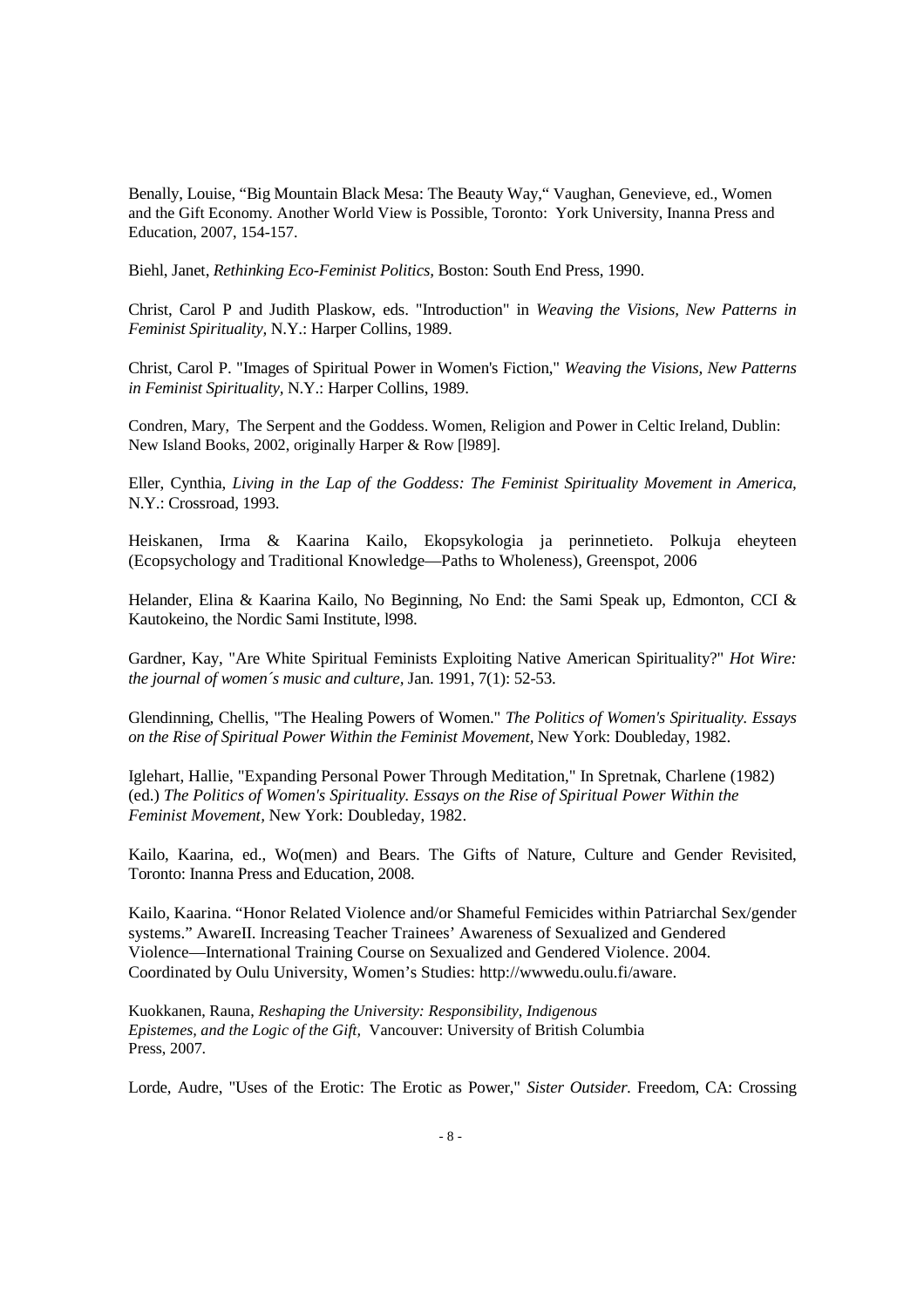Press, 1984.

Makilam, *Symbols and Magic in the Arts of Kabyle Women,* Tr. Elizabeth Corp. from the French, Signes et rituels magiques des femmes kabyles, Edisud, Aix-en-Provence. www.makilam.com, l999.

Mies, Maria and Vandana Shiva, *Ecofeminism,* Fernwood: Halifax, 1993.

Pearlman, Patricia, « The Goddess Temple of Sekhmet : A Gift Economy Project, » Vaughan, Genevieve, ed., Women and the Gift Economy. Another World View is Possible, Toronto: York University, Inanna Press and Education, 2007, 96-99.

Plumwood, Val, *Feminism and the Mastery of Nature,* Boston: Beacon Press, 1993.

Ruth, Sheila, *Take Back the Light: A Feminist Reclamation of Spirituality and Religion,* Maryland: Littlefield Adams, 1994.

*Shiva, Vandana. Biopiracy,* The Plunder of Nature and Knowledge, Boston: South End Press:, 1997.

Shiva, Vandana, *Stolen Harvest. The Hijacking of the Global Food Supply,* New Delhi: India Research Press, 2000.

Sjoo, Monica, *Return of the Dark/Light Mother or New Age Armageddon? Towards a Feminist Vision of the Future*. Austin: Plain View Press, l999.

Vaughan, Genevieve, ed., Women and the Gift Economy. Another World View is Possible, Toronto: York University, Inanna Press and Education, 2007

Vaughan, Genevieve, 36 Steps Toward a Gift Economy, Austin: Texas, 2002.

Vaughan, Genevieve, "Jacob Wrestles with the Angel: Exchange and Giftgiving. The Struggle between Two Paradigms and Why it Matters," *Ego & Essence* (Summer l998) 24-42.

Vaughan, Genevieve, *For-Giving. A Feminist Criticism of Exchange,* Foreword by Robin Morgan, Texas: Plainview Press, 1997. On request from genvau@aol.com.

Ve, Hildur, "Gracias a la vida. On the Paradigm of a Gift Economy", *Athenor, 8,* Special Issue on the Gift Economy, ed. Genevieve Vaughan, 2004. 117-133.

Www. gift-economy. org.

Walter, Suzanne Danuta, "Caught in the Web: A Critique of Spiritual Feminism," *Berkeley Journal of Sociology,* vol. 30 (1985):15-40.

World Bank, *Infrastructure for Development,* New York: Oxford University Press, 1994.

Weber, Max, "The Theory of Social and Economic Organization," New York: 1947 [1920].